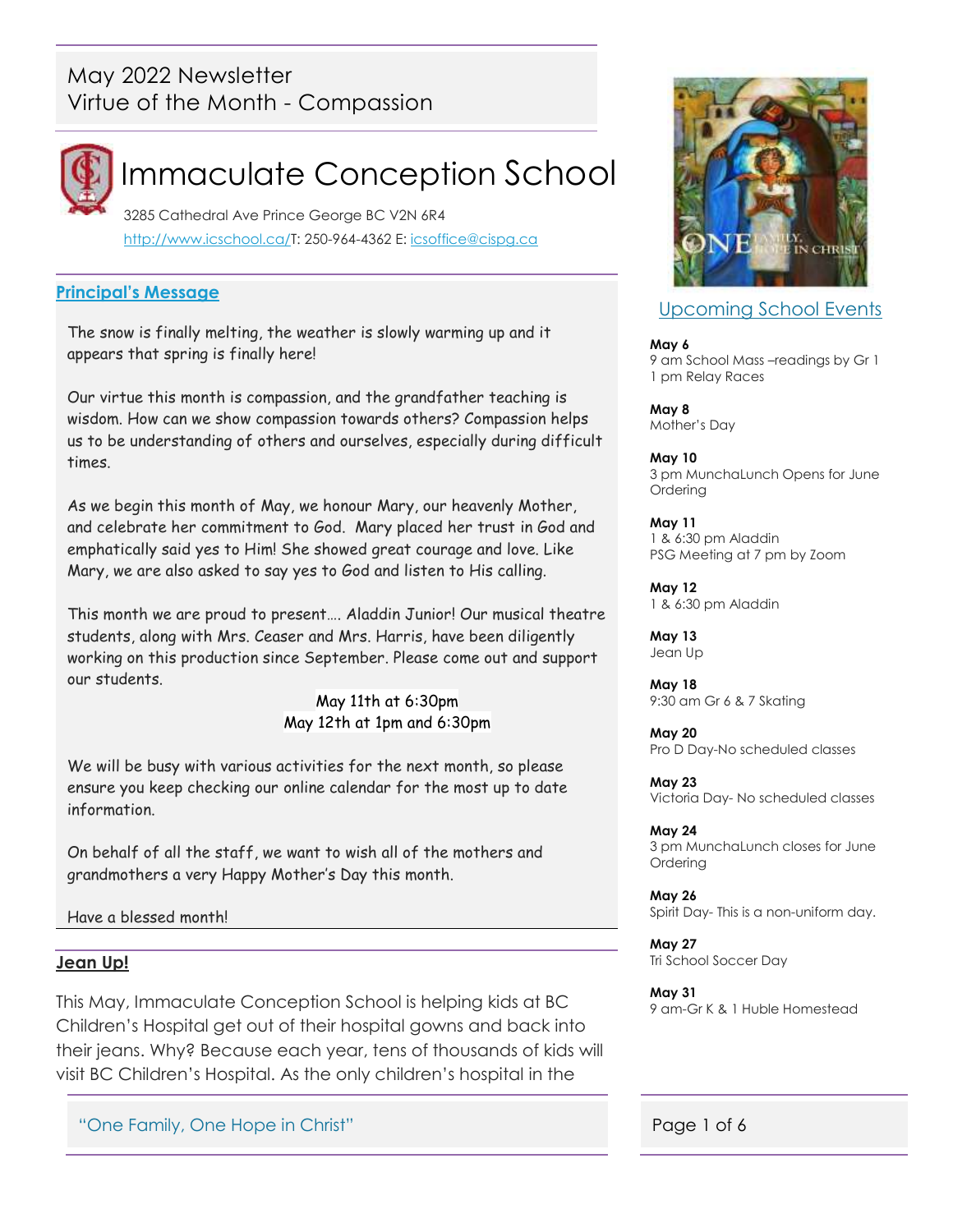province, they count on BC Children's for specialized care that they often can't receive anywhere else.

On May 13th, wear your jeans to school and bring a donation in support of this worthy cause

# Faith Matters



# **Parents Musical Theatre**

Immaculate Conception School Presents



3285 Cathedral Ave, Prince George, BC **May 11th** Opening Night, 6:30pm **May 12th** Matinee, 1pm

**May 12th** Final Show, 6:30pm

Tickets by donation at the door or to reserve or buy, call

Immaculate Conception School Office at: (250)-964-4362

Disney's Aladdin JR. is presented through special arrangement with and all authorized materials are supplied by Music Theatre International, New York, NY 212-541-4684 mtishows.com

"One Family, One Hope in Christ" And All Annual Control of American Page 2 of 6

## **Faith Matters Important Dates**

**School Mass May 6** 9 am School Mass –Gr 1

### **Parish/School Mass**

**Mass Schedule IC Parish Daily Mass 9 AM Mon - Fri Sunday 9 & 11AM, 7 PM**

**Livestream Mass 9 AM daily on weekdays and Sunday at 11 AM**

**Please check our website regularly for further news and updates from our parish.**

**Pastor: Fr Chris Lynch**

**[www.icparish.ca](file:///C:/Users/Office/Documents/School%202021-2022/Newsletters/09%20-MAY/www.icparish.ca)**

# **Important Information and Forms Due**

**May 6** Gr 6 & 7 skating permission form and payment due

**May 16** Gr K & 1 Huble Homestead trip permission form and payment due

**May 18** May 18 & 19 KEIP 9-11 am or 12-2 pm

**May 25** May 25 & 26 KEIP 9-11 am or 12-2 pm

**June 2** Evening of the Arts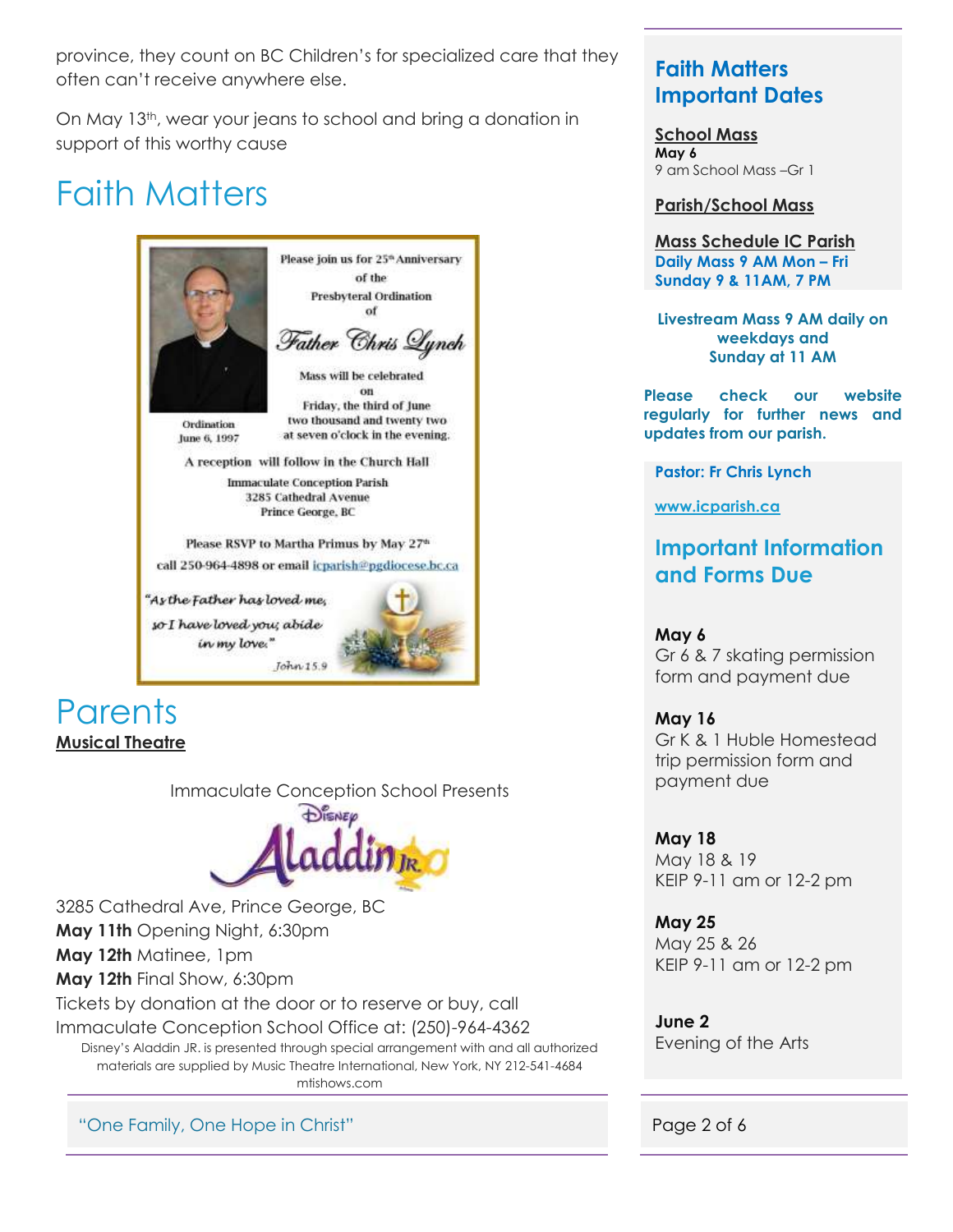#### **Fieldtrips**

Please note that we have various fieldtrips scheduled for the month of May. Please be sure to have permission forms and payment in by the requested date. If you have any questions, please don't hesitate to contact the office or your child's teacher.

Wednesday, May 18<sup>th</sup>, Gr 6 & 7 skating trip -permission and payment due May  $6<sup>th</sup>$ Tuesday, May 31<sup>st</sup>, Gr K & 1 trip to Huble Homestead -permission and payment due May 16<sup>th</sup>

\*Please refer to the permission forms for information regarding items required for fieldtrips. If you have any questions, please reach out to the office or your child's teacher.

#### **MunchaLunch**

MunchaLunch will open for June ordering on Tuesday, May 10th, at 3 pm and will close on Tuesday, May 24th, at noon. Please mark your calendar.

### **Cambridge Uniforms**

Our school's official uniform suppliers are Cambridge Uniforms and NEXT. Please find the following message below from Cambridge Uniforms.

With the end of school just around the corner, Cambridge Uniforms are encouraging families to **attend to their uniform requirements for the coming school year by June 15th.**

As an added incentive to order uniforms before June 15<sup>th</sup>, they are happy to provide a 5% discount for **online orders placed between May 1, 2022 to May 21, 2022 and free shipping over \$150.00.** *Please see attached flyer for more information. There is no discount for orders placed in the store.*

The store is open and our team is excited to assist your families with their uniforms, in person should they wish to attend or via Zoom.

Your school is serviced from our Dollarton Highway location: #112-2455 Dollarton Highway, North Vancouver.

Families are welcome to drop in on a first come first served basis and the store is open Monday-Saturday from 10:00am-5:30pm.

Families who have purchased uniforms from us before and only require sizing assistance for a few items can book a zoom fitting on our website as well.

Below is the link for booking in store or Zoom fittings.

<https://www.cambridgeuniforms.com/pages/book-a-fitting>

| "One Family, One Hope in Christ" | Page 3 of 6 |
|----------------------------------|-------------|
|                                  |             |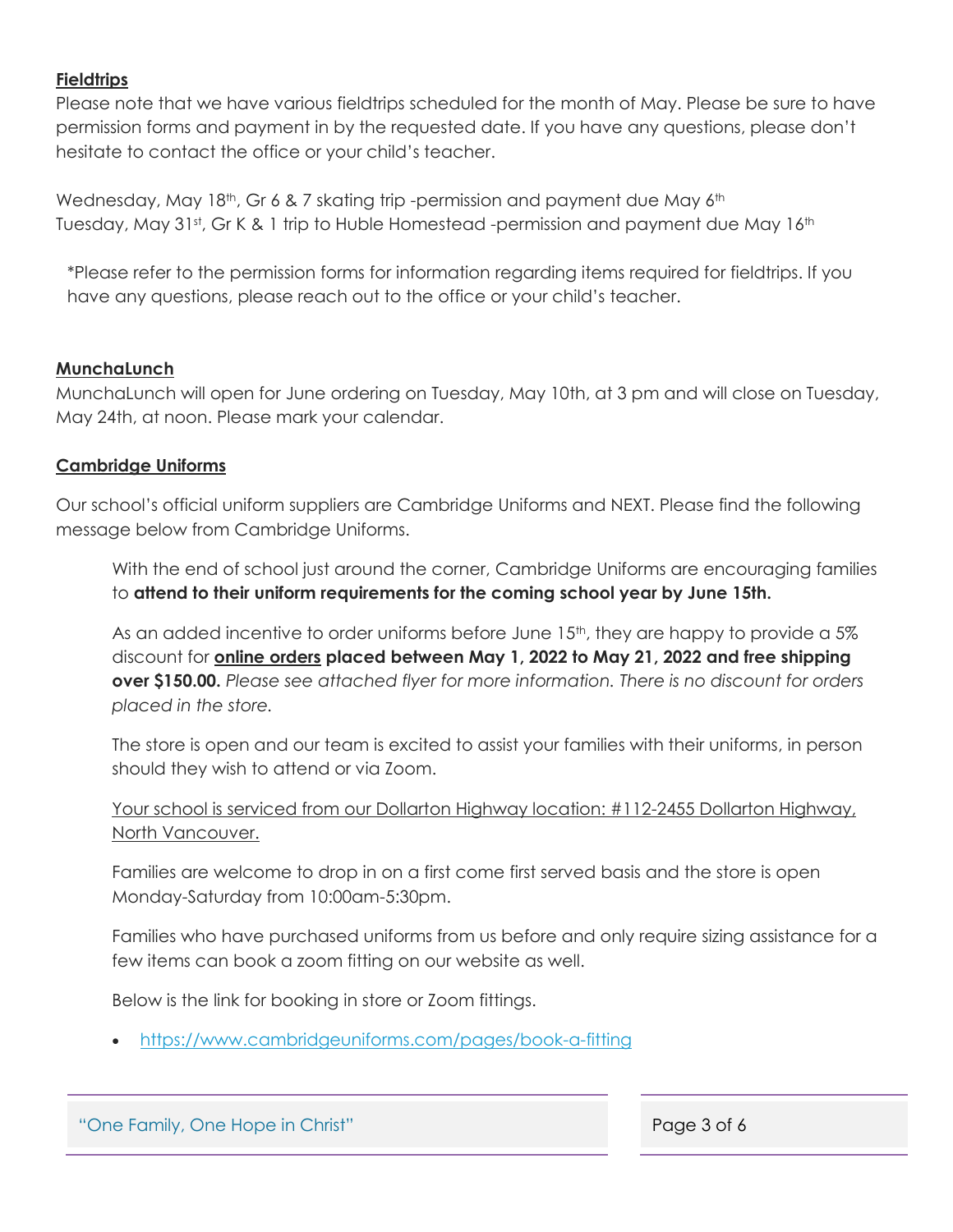To help expedite the process in the store, we suggest new families create their Cambridge Uniforms accounts online. Existing families are encouraged to review their online account to ensure their contact and shipping details are up to date before their visit. Your online school code is provided in the attached flyer.

# Parent Support Group

PSG Website Link [HERE](https://www.icschool.ca/general-information/parent-support-group)

The next Parent Support Group meeting will be held on Wednesday, May 11<sup>th</sup> by Zoom, at 7 pm. A link will be emailed before the meeting date. All parents are welcome to attend.

"One Family, One Hope in Christ" **Page 4 of 6**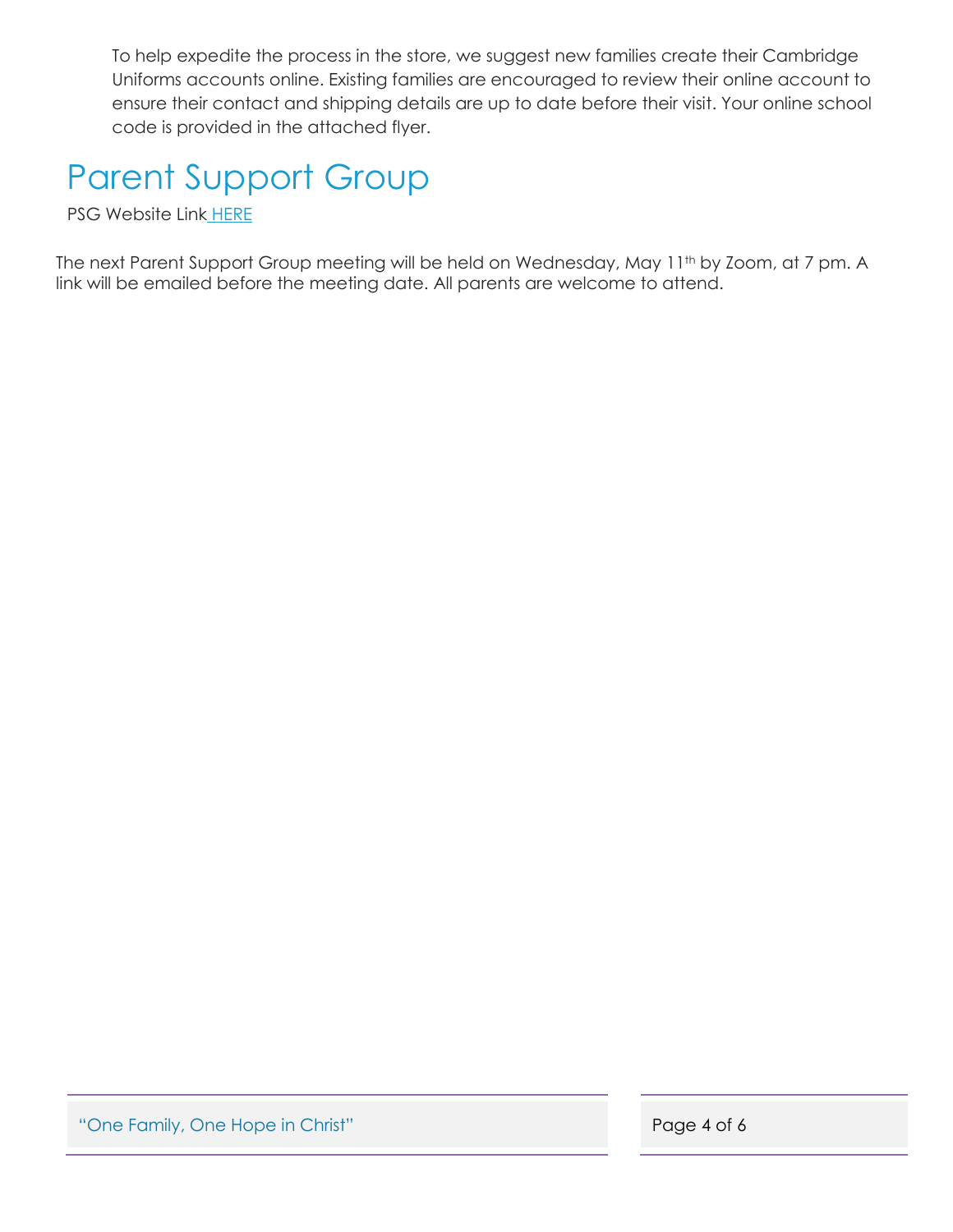

# **Northern Bounce Elementary Academy/League**

**Northern Bounce is excited to be offering our academy/league for May/June. These sessions will each be 1 hour long. Both of our Spring academies sold out, so please don't wait to register!**



# **Primary Academy**

When: Mon/Wed

Time: 3:30pm - 4:30pm



### **Intermediate Academy**

When: Mon/Wed

Time: 4:30pm - 5:30pm

"One Family, One Hope in Christ" **Page 5 of 6**